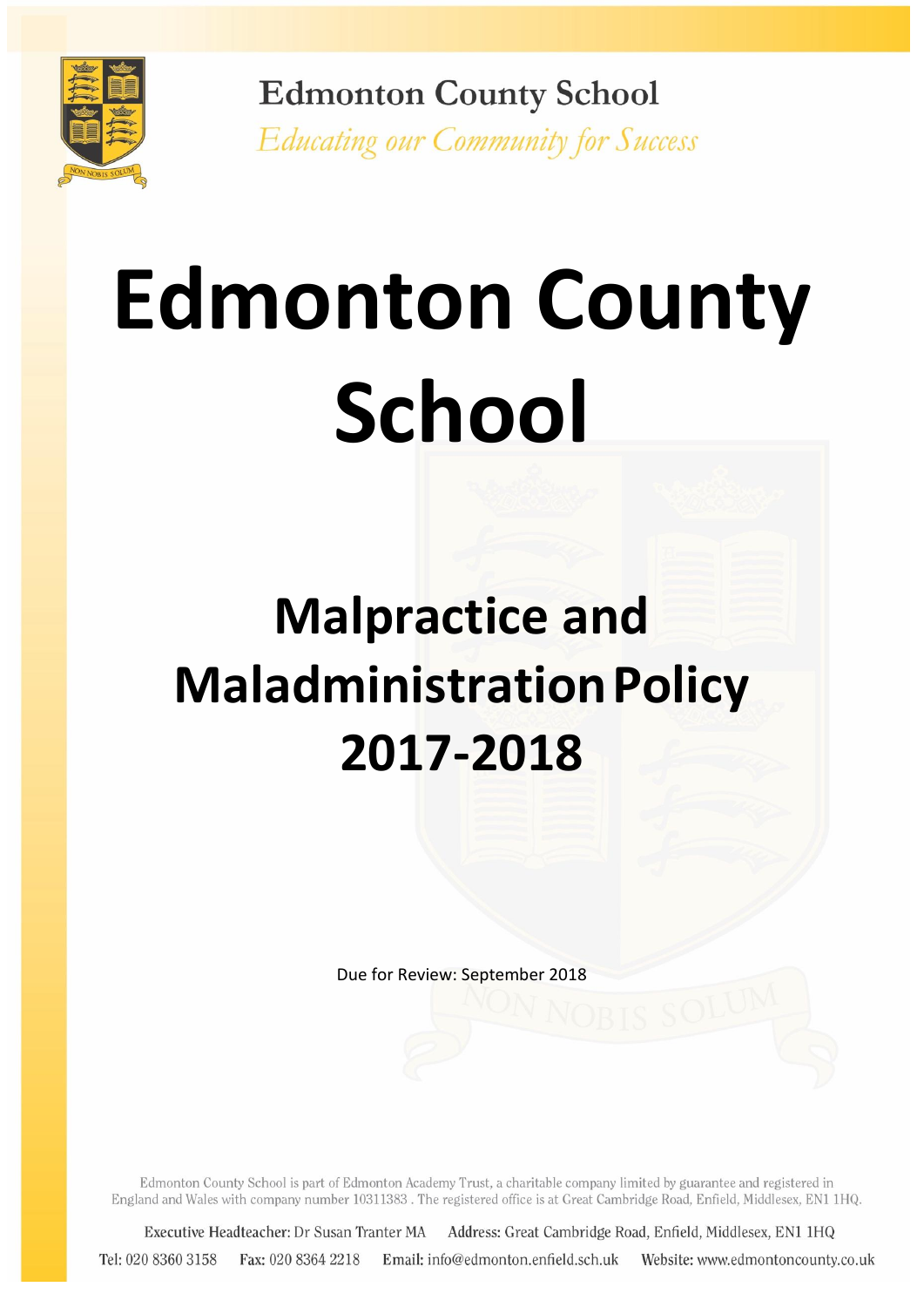# **Contents**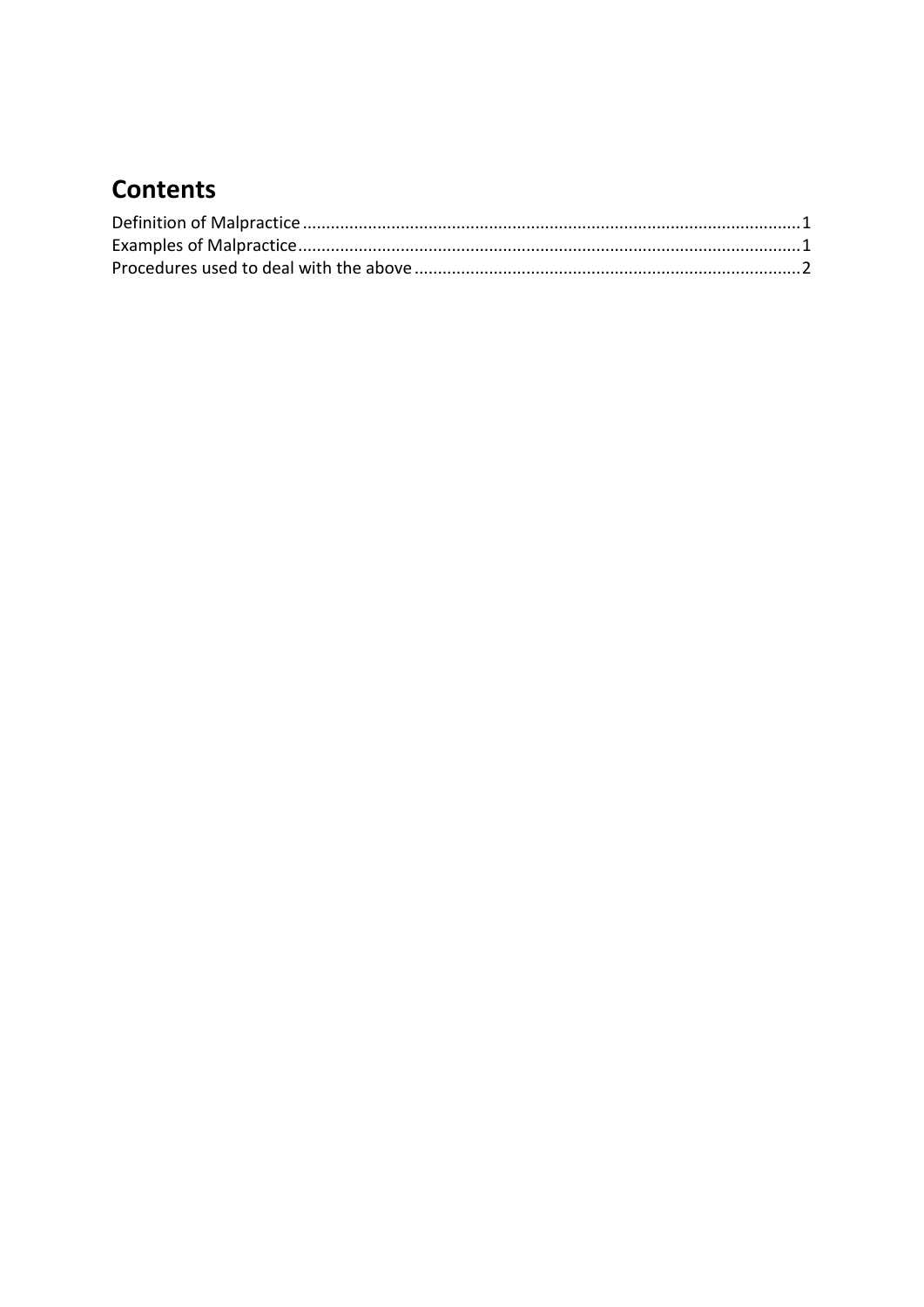## **Edmonton County School – Malpractice Policy**

This policy and procedure applies to all internal assessments and internal and external examinations. Where awarding bodies have their own published procedures these will take precedence over the school policy.

### <span id="page-2-0"></span>**Definition of Malpractice**

Malpractice is essentially any activity or practice which deliberately contravenes regulations and compromises the integrity of the internal or external assessment process and/or the validity of certificates. It covers any deliberate actions, neglect, default or other practice that compromises, or could compromise:

- the assessment process
- the integrity of a regulated qualification the validity of a result or certificate
- the reputation and credibility of BCS
- the qualification or the wider qualifications community

Malpractice may include a range of issues from the failure to maintain appropriate records or systems to the deliberate falsification of records in order to claim certificates.

For the purpose of this policy this term also covers misconduct and forms of unnecessary discrimination or bias towards certain or groups of learners.

### <span id="page-2-1"></span>**Examples of Malpractice**

- School staff malpractice: Any deliberate action by a member of staff that has the potential to undermine the integrity of the assessment process. The following are examples of malpractice by staff; this list is not exhaustive and other examples of malpractice may be considered by the school at its discretion:
	- o Improper assistance to candidates.
	- $\circ$  Inventing or changing marks for internally assessed work (course work or portfolio evidence) where there is insufficient evidence of the candidates' achievement to justify the marks given or assessment decisions made.
	- $\circ$  Fraudulent submissions that could lead to false claims for certificates.
	- o Inappropriate retention of certificates.
	- $\circ$  Producing falsified witness statements, for example for evidence the student has not generated.
	- o Allowing evidence, which is known by the staff member not to be the student's own, to be included in a student's assignment/task/portfolio/ coursework.
	- o Facilitating and allowing impersonation.
	- $\circ$  Misusing the conditions for special learner requirements, for example where students are permitted support, such as amanuensis, this is permissible up to the point where the support has the potential to influence the outcome of the assessment.
	- o Failing to keep assessment/examination/test papers secure prior to the assessment/ examination test.
	- o Falsifying records/certificates. For example by alteration, substitution, or by fraud.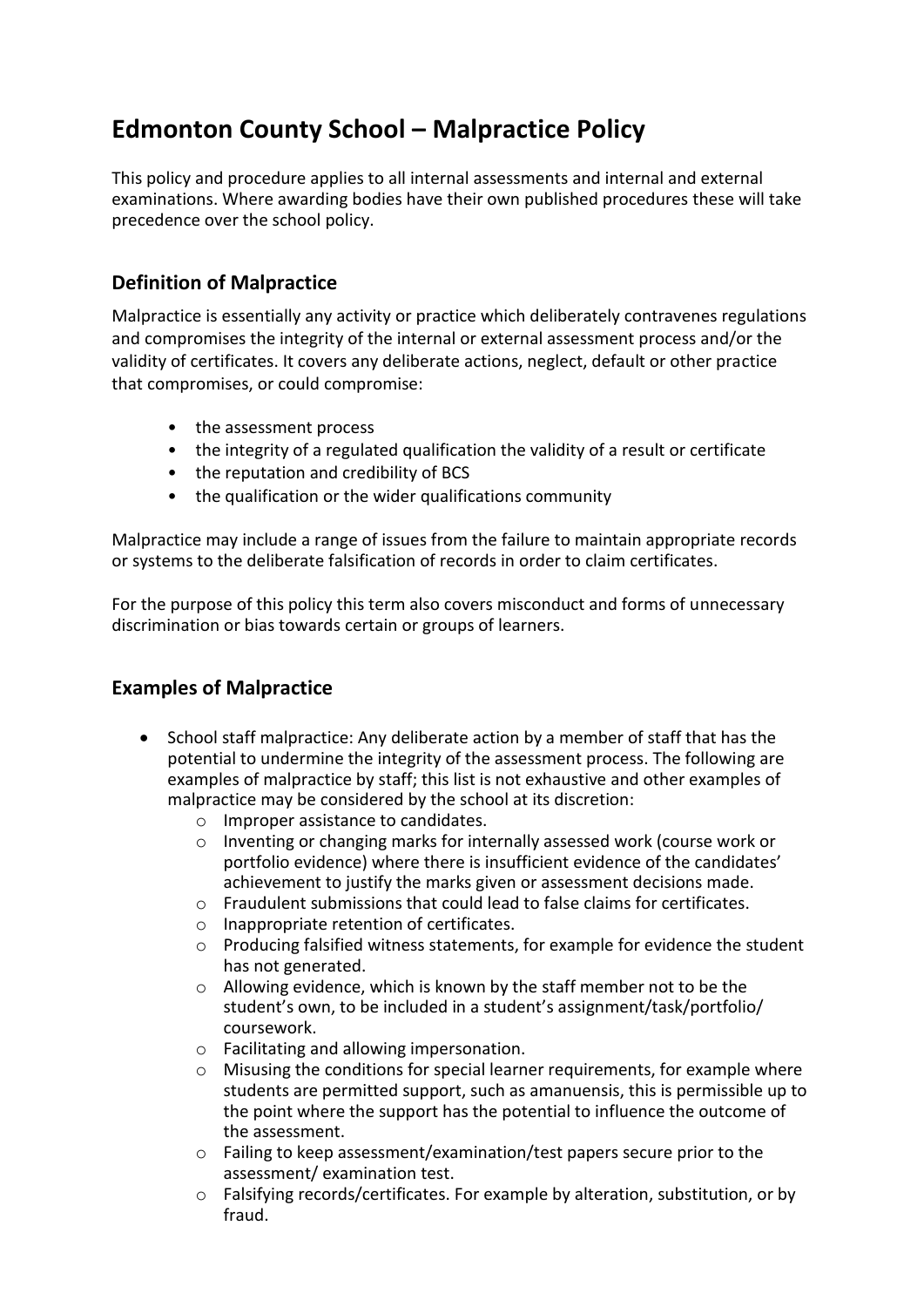- Student malpractice: Any action by the student that has the potential to undermine the integrity and validity of the assessment of the student's work. The following are examples of malpractice by students; this list is not exhaustive and other instances of malpractice may be considered by the school at its discretion:
	- o Plagiarism of any nature; in which case reference should be made to the Plagiarism Statement.
	- o Collusion by working collaboratively with other students to produce work that is submitted as individual student work.
	- o Copying (including the use of ICT to aid copying).
	- o Deliberate destruction of another's work.
	- o Fabrication of results or evidence.
	- $\circ$  False declaration of authenticity in relation to the contents of a portfolio or coursework
	- o Impersonation by pretending to be someone else in order to produce the work for another or arranging for another to take one's place in an assessment/examination.

#### <span id="page-3-0"></span>**Procedures used to deal with the above**

- Where the school discovers or suspects an individual, or individuals, of malpractice it will conduct an investigation in a form commensurate with the nature of the malpractice allegation.
- Such an investigation will be initially undertaken by the Headteacher or designated member of staff, who will interview all personnel linked to the allegation.
- The school will make the individual(s) aware (preferably in writing) at the earliest opportunity of the nature of the alleged malpractice and of possible consequences should malpractice be proven.
- The investigation will proceed through the following stages:
	- o Preliminary investigation into the allegation to determine whether a full investigation is necessary. If the allegation appears to have substance, then all assessments by this member of staff should be halted until the investigation is complete.
	- o Should it be determined that a full investigation is necessary it shall be conducted by an Independent Investigation Officer appointed by the Headteacher.
- During the investigation the school will give the individual the opportunity to respond to the allegations made.
- All stages of the investigation shall be documented by the person leading the investigation.
- The individual will be informed of the avenues for appealing against any judgments made.
- The Investigation Officer shall produce a report of their findings for the attention of the Head teacher.
- For cases of staff malpractice, the Headteacher will decide whether to invoke the Staff Disciplinary Procedure.
- For cases of student assessment malpractice, reference should be made to the Examinations Policy and Plagiarism Statement.
- Where a teacher indicates that the student assessment is suspect or flawed, then the relevant policy/statement should be consulted for appropriate penalties.

Monitoring and Evaluation

 Internal monitoring/verification of assessment activity within each department will include malpractice checks.